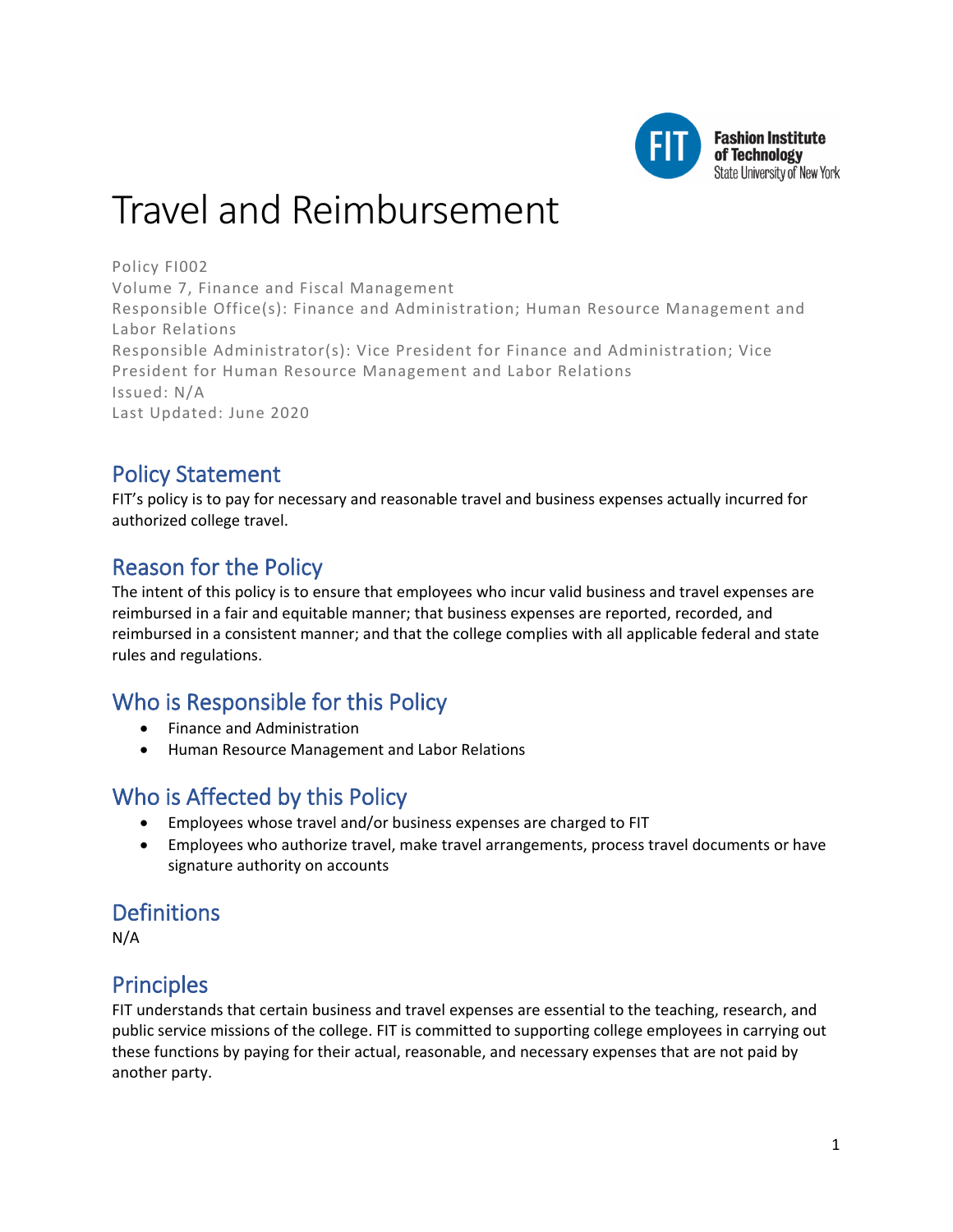To facilitate sound business practices and reporting, in paying for travel and business expenses the college must comply with external regulations, particularly federal cost regulations under Title 2 in the Code of Federal Regulations (2 CFR), subtitle A, Chapter II, part 220 and tax regulations under the Internal Revenue Code.

FIT employees are responsible for understanding this policy before planning travel or conducting business for the college.

### • **Pre-Approval**

All FIT business travel must be approved in advance by the employee's supervisor and senior administrator. The employee must document off-campus college business activities to ensure that charges to FIT are actual, reasonable, and necessary.

# • **Reimbursement**

FIT will reimburse actual, reasonable, and necessary expenses related to FIT business or business travel provided the recipient adheres to the guidelines set forth in this policy. Reimbursement forms should be submitted within 30 days of return from a trip to be considered.

# • **Advance**

A request for a travel advance payment must be approved by a supervisor and Vice President. Supporting materials should include a description of the conference schedule or event, and purpose of trip. The college will pay a travel advance of up to 100 percent of hotel and transportation and up to 75 percent of meals and incidental expenses. Cash advances will be issued within 30 days of when an expense is to be paid or incurred in order to satisfy IRS regulations. Cash advances should be reconciled within 30 days after the trip. The employee must submit a travel expense claim even if he or she is not allowed any additional reimbursement, in order to appropriately document the expense for the trip and business purpose for the advance. **NO** further travel advances will be issued if a prior advance has not been reconciled.

# • **Cancellations**

The college will reimburse the costs related to trip cancellation (i.e. airfare, deposits, surcharges) if the cancellation was related to college business. Cancellations resulting from extenuating circumstances shall be considered on a case-by-case basis by the employee's Vice President.

### • **Arrival and Departure**

It is expected that an employee will arrive at the destination on the day the official business starts and will return on the day the official business concludes. Exceptions can be made on a case by case basis dependent on the circumstances of travel or the event and will be determined acceptable by the supervisor of the individual prior to submitting for reimbursement.

### • **To and From Airport or Train**

Employees are expected to use the most economical travel option. Tolls documented with receipts or with statements for EZ pass users are fully reimbursable.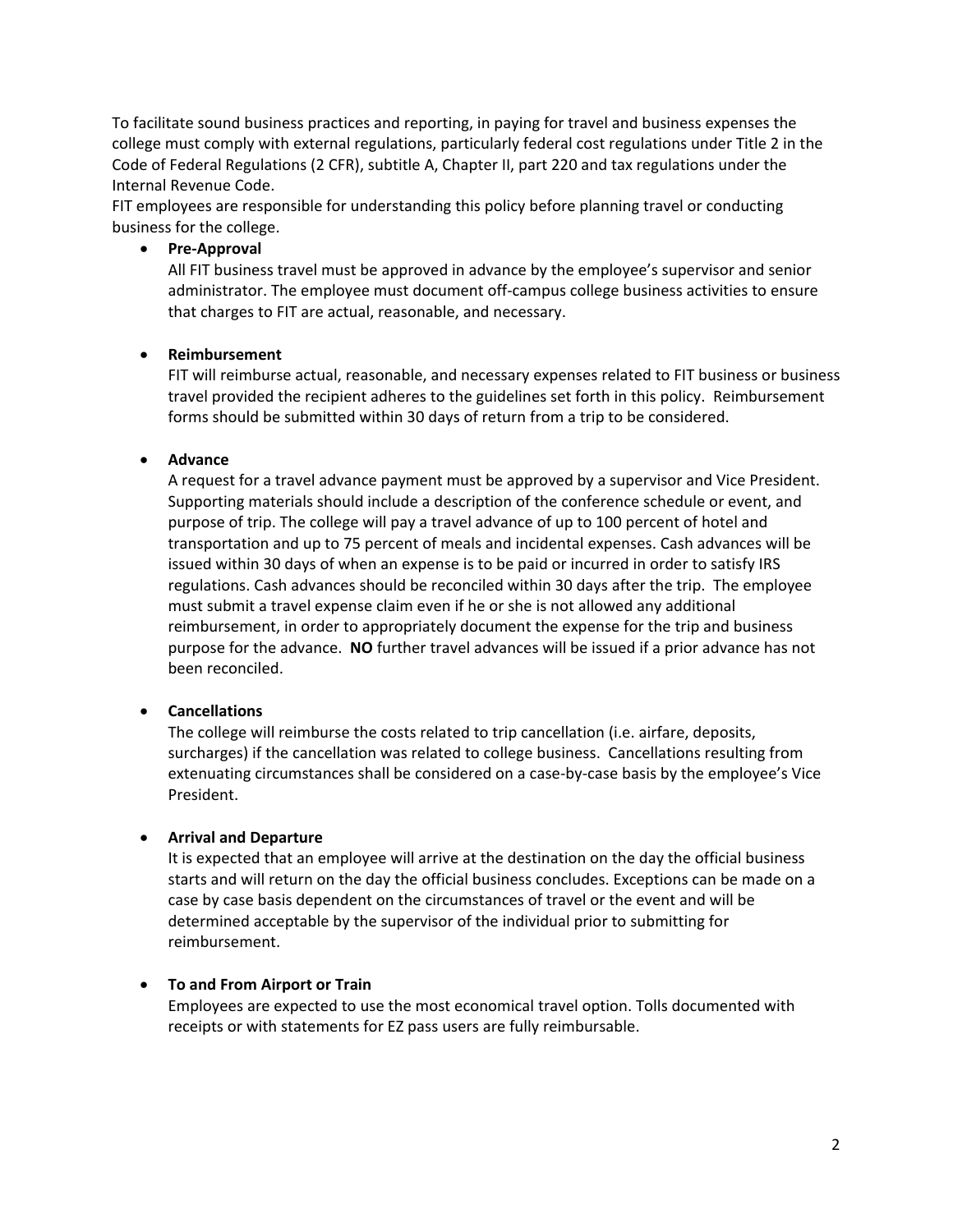### • **Hotel**

Employees are eligible for hotel reimbursement when traveling on college business greater than 35 miles away from the employee's office or place of residence. Basic room and occupancy tax are fully refundable when staying at the hotel where the event is taking place. If travel is accommodated by a host hotel (for example, if attending a conference), when not staying in the host hotel, arrangements should be made at a reasonably priced hotel with prior approval from supervisor and senior administrator.

- $\circ$  Reasonable rates for hotels may be found at the GSA website: www.gsa.gov, under Travel Resources, Per Diem Rates. If an employee is unable to find a hotel within the maximum rate, the employee should speak with his or her supervisor.
- $\circ$  Other incidentals (such as movie rentals or in-room refreshment bar) will not be covered.

### • **Airfare**

Employees are expected to reserve economy or coach tickets at the most economical cost. These are fully reimbursable. Other airfare classes require the approval of the respective vice president and the President's Office. IRS regulations require that the college reimburse only actual costs to the traveler; therefore, the college will not reimburse for airline tickets purchased, partially purchased, or accommodations and upgrades obtained using frequent flyer miles.

The college will reimburse charges associated with checked baggage when such baggage is needed on a business trip, or when traveling with heavy or bulky materials or equipment that is required for business.

#### • **Rail/Bus Travel**

Rail or bus tickets should be purchased at the lowest available commercial/economy rate. If a costlier method is used when a more economical one is available, the employee may only be reimbursed for the common carrier rate without proper justification. This includes, but is not limited to, travel on Acela Express which is not considered an economical option and requires the approval of the respective Vice President and the President's Office.

### • **Extending Travel Beyond Minimum Requirements**

The costs related to an earlier departure and/or later return for airfare or rail fare for personal reasons may be reimbursed when the total cost of the airfare or rail fare is clearly documented and demonstrated to be of equal or lower value than it would have been for the dates required for business travel.

### • **Car Rental**

Allowed only when no other means of transportation is available or the cost of a rental car is less than the cost of public transportation. Rental vehicles are insured by the college's commercial insurance policy, therefore expense incurred for additional insurance coverage offered by the rental agency will not be reimbursed.

Vehicles up to a compact size model should be used unless a no-cost upgrade is provided. The most economical parking options should be used, when reasonable. Traffic and parking violations received while driving rental or personal vehicles are not reimbursed. Car rental for personal use during a conference will not be reimbursed.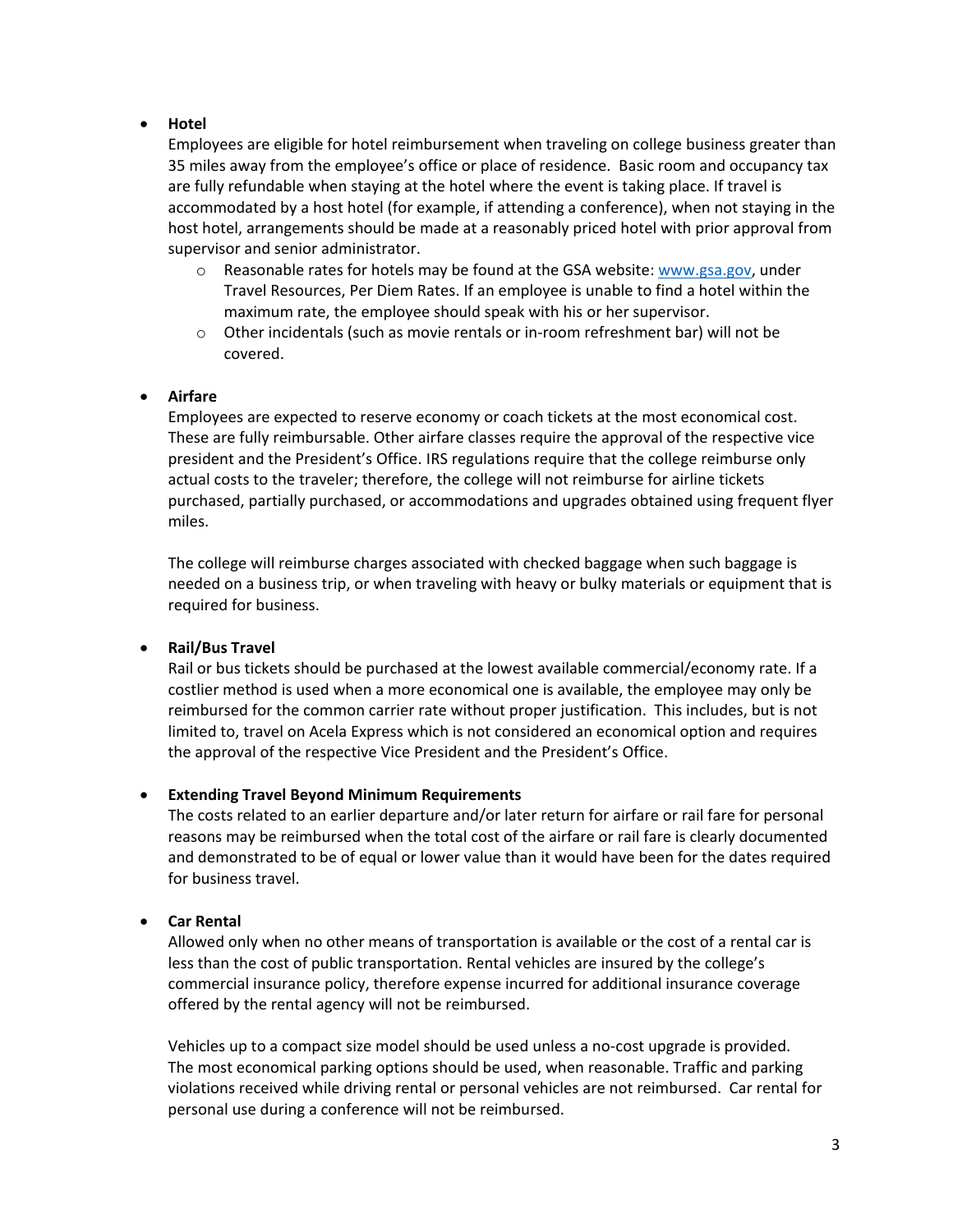### • **Use of Personal Automobile**

NYS/IRS approved mileage rate reimbursement will be paid for approved use of personal vehicle for college business (see GSA website www.gsa.gov for privately owned vehicle mileage reimbursement rate). Road, bridge, and tunnel tolls will be reimbursed when receipts are provided.

- $\circ$  A personal automobile should be used only when it is more economical than air or rail travel. The burden falls on the traveler to provide proof that this option is the most economical or reasonable.
- $\circ$  The most economical parking options should be used at conference sites. Traffic and parking violations received while driving rental or personal vehicles are not reimbursed.
- o When deciding whether to drive and park at an airport or train station, or to take a cab or ride service to that location, the cost of the most economical parking option should be factored into the calculation.

#### • **Meals**

- o Purchase of alcoholic beverages will not be reimbursed.
- $\circ$  Meal reimbursements will be aligned with the federal GSA rates for a specific city. Individual receipts are not required for meals while traveling on official business where there is at least one overnight stay in a hotel - hotel receipts will still be required.
- $\circ$  Employees are only eligible for 75% of the daily allowance for meals on the first and last day of travel. If travel covers a two-day period, then meal reimbursement is up to 75% of the daily allowance for each day. If the trip includes meals that are already paid for by the college in a business entertainment meal or provided as a part of the event or conference, a reimbursement for that meal is not provided and the applicable portion should be deducted from the daily meal allowance rate, regardless of whether the attendee chooses to participate in the event.

#### • **Travel within the State of New York**

The college is exempt from New York State sales and use taxes. For travel within NYS, employees should use the *Form ST-129 NYS Local Sales and use Tax Exemption Certificate*. This form affirms that you are an employee of a tax exempt government entity and should not be subject to state, local, or occupancy taxes. Employees will be required to complete and submit this form to the hotel upon arrival or departure to avoid paying these taxes. A copy of Form ST-129 is available on the myFIT website on the Information Technology pages.

#### • **Foreign Travel**

- $\circ$  Travel outside of the United States is reimbursed based on the maximum per diem allowance established by the U.S. Department of State. The rates are posted on the U.S. Department of State Office of Allowances website (see Related Documents.) Expenses should be converted to American dollars, based on the exchange rate in effect during the period of travel. The foreign travel rate provides for lodging costs up to a maximum amount, and an allowance for meals and incidental expenses.
- $\circ$  If a traveler is entitled to the full meal per diem, the allowance is broken down on the GSA website by meal. Individual receipts are not required for meals while traveling on official business where there is at least one overnight stay in a hotel - hotel receipts will still be required.
- $\circ$  Employees are only eligible for 75% of the daily allowance for meals on the first and last day of travel. If travel covers a two-day period, then meal reimbursement is up to 75% of the daily allowance for each day. If the trip includes meals that are already paid for by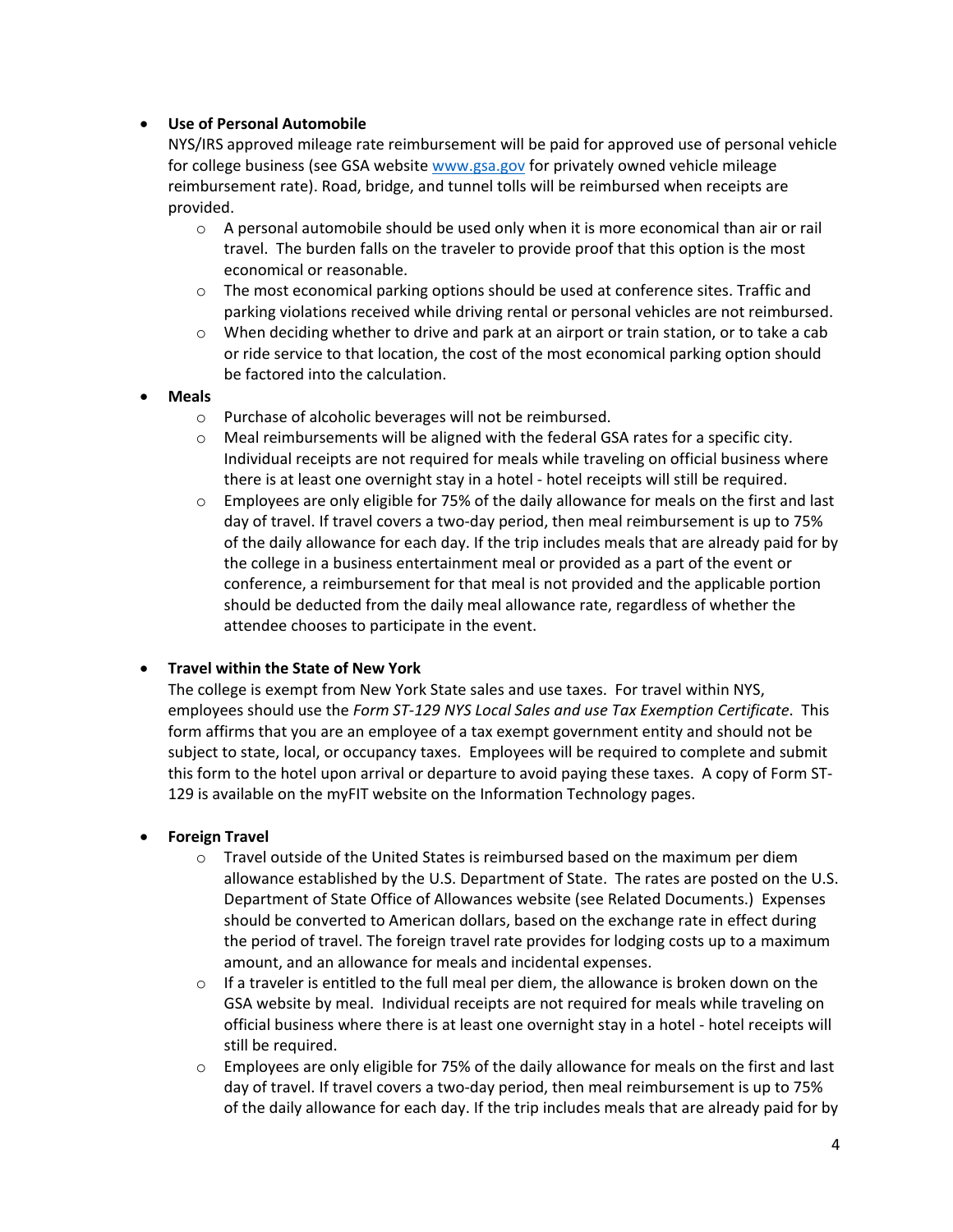the college in a business entertainment meal or provided as a part of the college, the applicable portion should be deducted from the daily meal allowance rate.

o **Incidental Expenses** – Expenses directly related to meals and lodging are included in the per diem allowance and are eligible for reimbursement. However, some expenses are unique to foreign travel and may be reimbursed. Examples of which include: passport fees, visa fees, cost to convert currency, the cost for travelers' checks, etc.

#### o **Travel Warnings and Restrictions**

#### **F** Travel Warnings

The U.S. Department of State's Bureau of Consular Affairs decides, based on relevant information, to issue travel warnings to U.S. citizens, recommending that Americans avoid travel to certain countries. Travel warnings for specific countries and dates are posted on the U.S. Department of State Travel website (see Related Documents).

Travelers using college funds going to any country indicated by the U.S. Department of State with a travel warning MUST have advance written approval from both Human Resources and the appropriate Vice President. It is the responsibility of the employee to check the current travel warnings list before traveling in order to obtain necessary authorization to travel from the college.

#### **Restricted Travel**

**I**n 2016, Governor Cuomo issued two executive orders banning non-essential travel to North Carolina, Executive Order 155, and Mississippi, Executive Order 156. As a state funded educational institution, this ban applies to the college. In order to comply with these Executive Orders, college employees are not permitted to travel to North Carolina or Mississippi on college business. FIT employees should check for any active state travel bans on the [New York State](https://www.ny.gov/) website, as these may change over time.

#### **CDC Travel Health Notices**

The Centers for Disease Control and Prevention (CDC) issues travel health notices related to specific health issues. These issues may concern disease outbreaks, natural disasters, or other conditions that may affect travelers' health. It is recommended that employees check the current CDC notices posted on the CDC's live website for any relevant warnings (see Related Documents).

The college maintains additional, related policies and procedures related to international and domestic travel. Please refer to the college policy on [International and Domestic Travel](https://www.fitnyc.edu/about/policies/safety-security/international-and-domestic-travel.php) for additional information about safety and permission requirements.

#### • **Tipping and Gratuities**

Payment for customary and reasonable tips and gratuities, such as for baggage handling or housekeeping, is permitted up to \$5 per day. For transportation to or from the airport or train, tips of up to 20 percent are reimbursable. The cost of tips for meal service is included in the daily meal allowance and will not be reimbursed as a separate expense.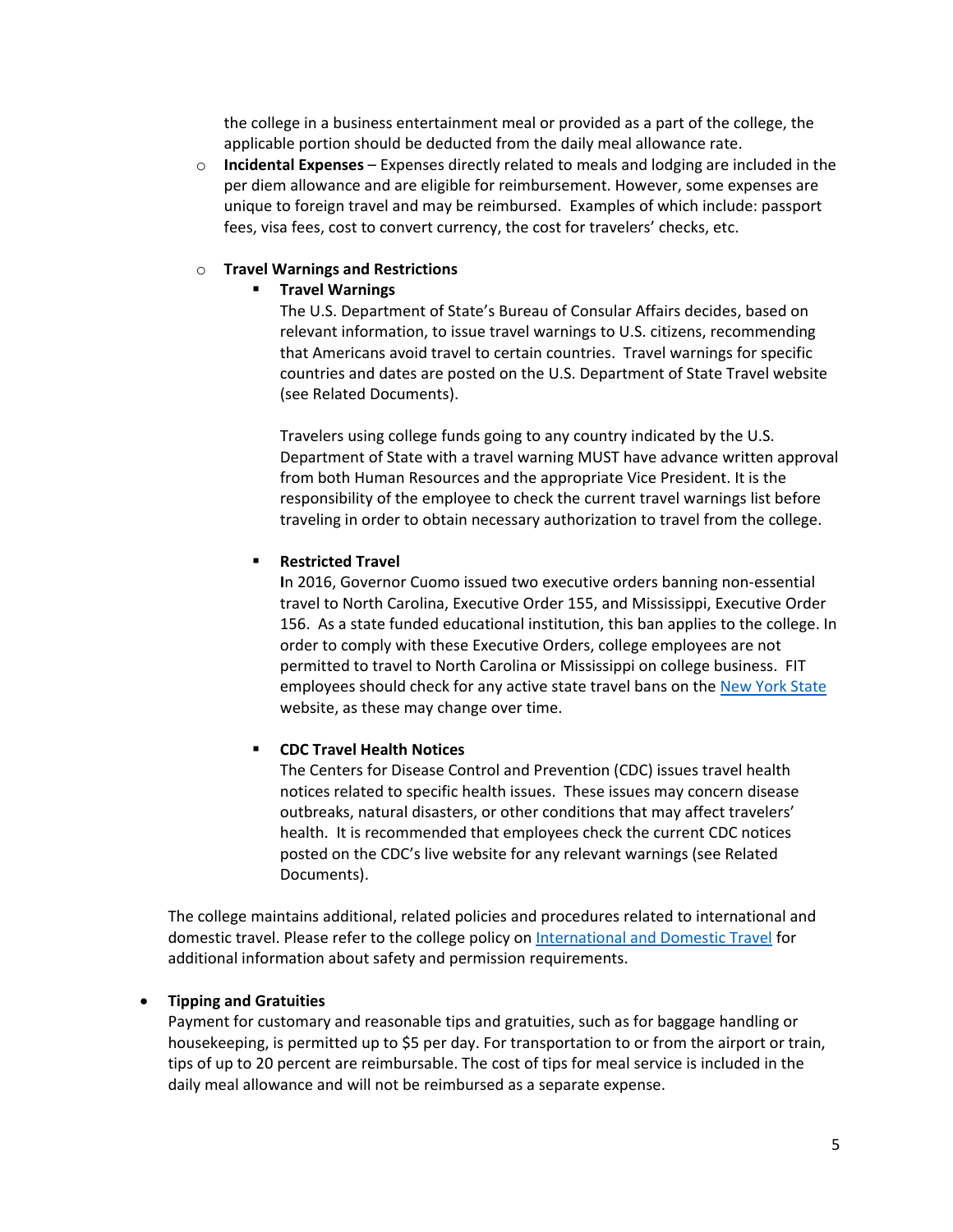#### • **Reasonable Accommodations for Business Travel**

If an FIT employee requires a reasonable accommodation for their business travel, the employee must follow the procedures set forth in the Reasonable Workplace Accommodations policy to request a reasonable accommodation. If Human Resources grants the request, it will provide the employee with notice of such approval in writing. The employee must include a copy of that written approval with his or her Travel and Business Report Form.

#### • **Personal Travel and Entertainment**

Optional conference expenses, for example a special conference event not covered by the regular conference registration, will be reimbursed if prior approval is obtained from the employee's Vice President.

#### • **Other Business Expenses**

- o **On-Campus Business Entertainment:** The college has established a preferred supplier relationship with Aramark for on-campus catering with the goal of providing quality service and the best possible pricing. Catering for on-campus business entertainment should be procured from Aramark **ONLY**. Catering for on-campus business entertainment from another vendor is permitted only when Aramark declines to provide services or where an event sponsor, who is paying for food services, has expressly requested use of another vendor. The expense documentation must include a written reason for obtaining food services other than from Aramark.
- o **Off-Campus Business Meals**: Business meal expenses are expenses incurred when dining with donors or other business associates where specific FIT business discussions take place. Routine get-togethers with associates are not considered business meals. Business meals must have a stated business purpose and are subject to pre-approval by the employee's supervisor. Employees and faculty are reimbursed for off-campus business meal expenses based on reasonable, actual costs as determined and approved by the respective vice presidents. Documentation on the business purpose, the itemized amount of the expenses incurred, the date and place of the entertainment, and the business relationship of the persons entertained should be provided toward reimbursement.
- o **Local Business Travel**: Local travel required for college-related business is reimbursable and follows the same protocol as outlined in the policy principles.
- o **All Other Purchases:** Purchases other than those outlined in this policy must be executed in alignment with the FIT Purchasing policy.

#### • **Non-Reimbursable Expenses**

The college will not reimburse expenses that are inherently personal in nature. Traveling costs that are not reimbursable include (but are not limited to):

- o Travel insurance
- o Alcoholic beverages
- o Childcare and babysitting expenses
- $\circ$  Gasoline expense, when the automobile mileage reimbursement rate is claimed
- o Laundry or dry cleaning expenses for trips less than one week
- o Prescription costs for over-the-counter medications or other medical expenses
- o NYS sales tax and use taxes paid
- o Cost incurred for legal fines of any kind
- o Expenses for non-business-related entertainment or travel while on business travel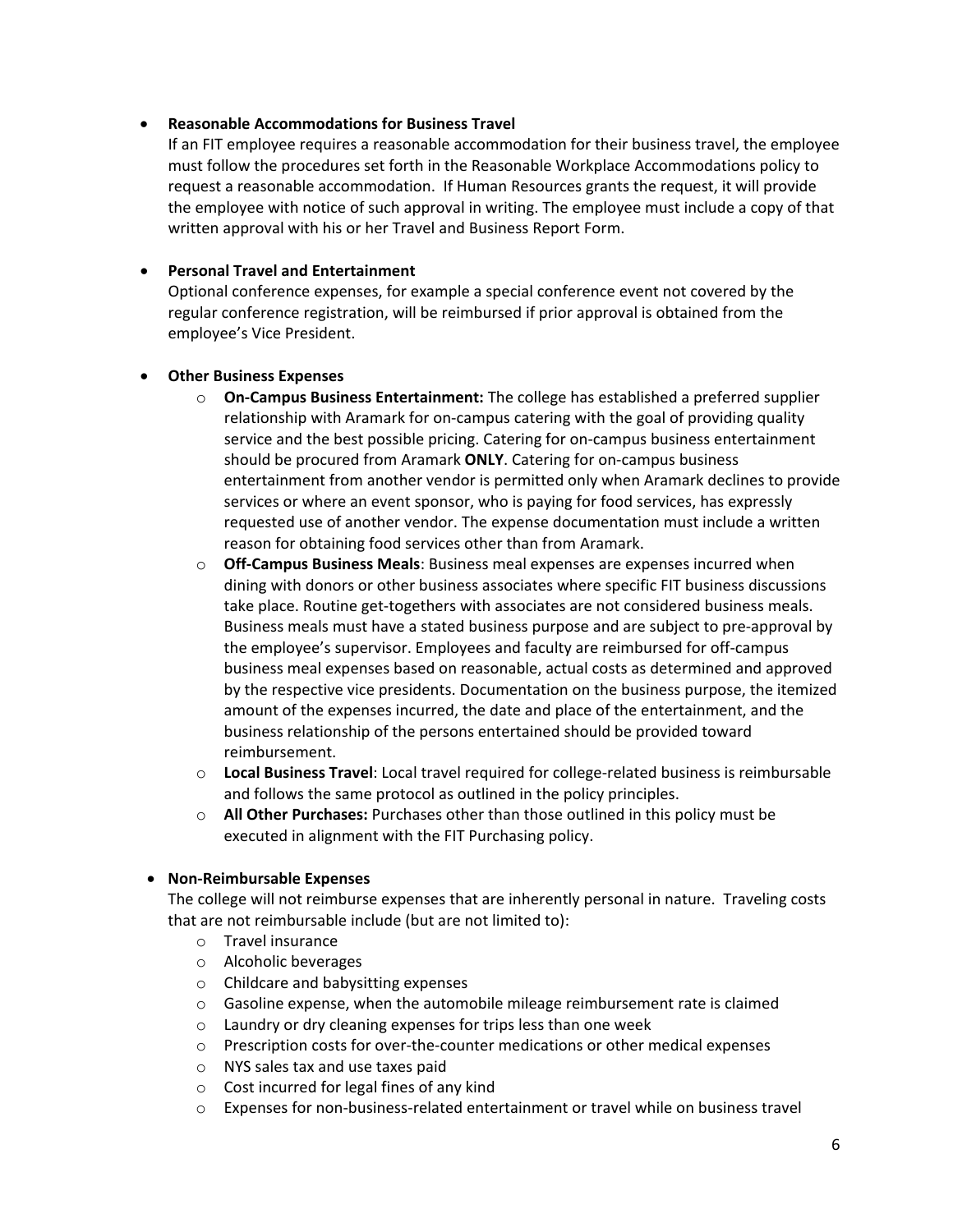- o Car rental for personal use during a conference
- o Car rental insurance

# Responsibilities

### • **Employees Seeking Reimbursement**

Employees seeking reimbursement should select the most economical options for travel. They should provide to their supervisor all required documentation in a timely manner consistent with the guidelines of this policy. Finally, employees should include all relevant supporting documentation as it relates to their expenses including, but not limited to, receipts, GSA rates, conference schedules, reasonable accommodation confirmations, and travel confirmations.

### • **Supervisors**

Supervisors who approve travel and travel reimbursements should confirm that the travel and/or expenses are within college guidelines, and carefully review the request and all supporting documentation prior to approval. If the reimbursement request meets policy criteria, they may approve the processing of the reimbursement.

### • **Vice Presidents**

Vice Presidents are the final stage of departmental approval prior to submission to the Controller's Office for final approval and processing. They should ensure the reimbursement request is within college guidelines and includes all relevant supporting documentation before signing.

### • **Controller's Office**

The Controller's Office reviews requests for reimbursement and makes final determinations as to whether expenses meet the college guidelines and are properly documented. Requests that are denied will be returned to the respective department supervisor for correction.

# Procedures

- Employees must secure the approval of their supervisor and respective Vice President prior to travel. Employees must also submit a College Business and Authorization Form (see Related Documents) at least two weeks prior to traveling on official business.
- If applying for a travel advance, the employee must complete a Travel Advance Form and obtain proper signature (see Related Documents). The employee must document all estimated costs associated with the travel according to GSA rates if requesting advance travel reimbursement.
- The supervisor and Vice President will review and if approved will provide notice to the employee in writing.
- Employees must complete the Travel and Business Report Form within 30 days of return from travel (see Related Documents) and attach all supporting documentation as required. Once the Travel and Business Report Form has been signed by the employee's supervisor, the employee should route the form to the Controller's Office.
- The Controller's Office will conduct final review and disburse the reimbursement in a timely manner provided all criteria have been met.